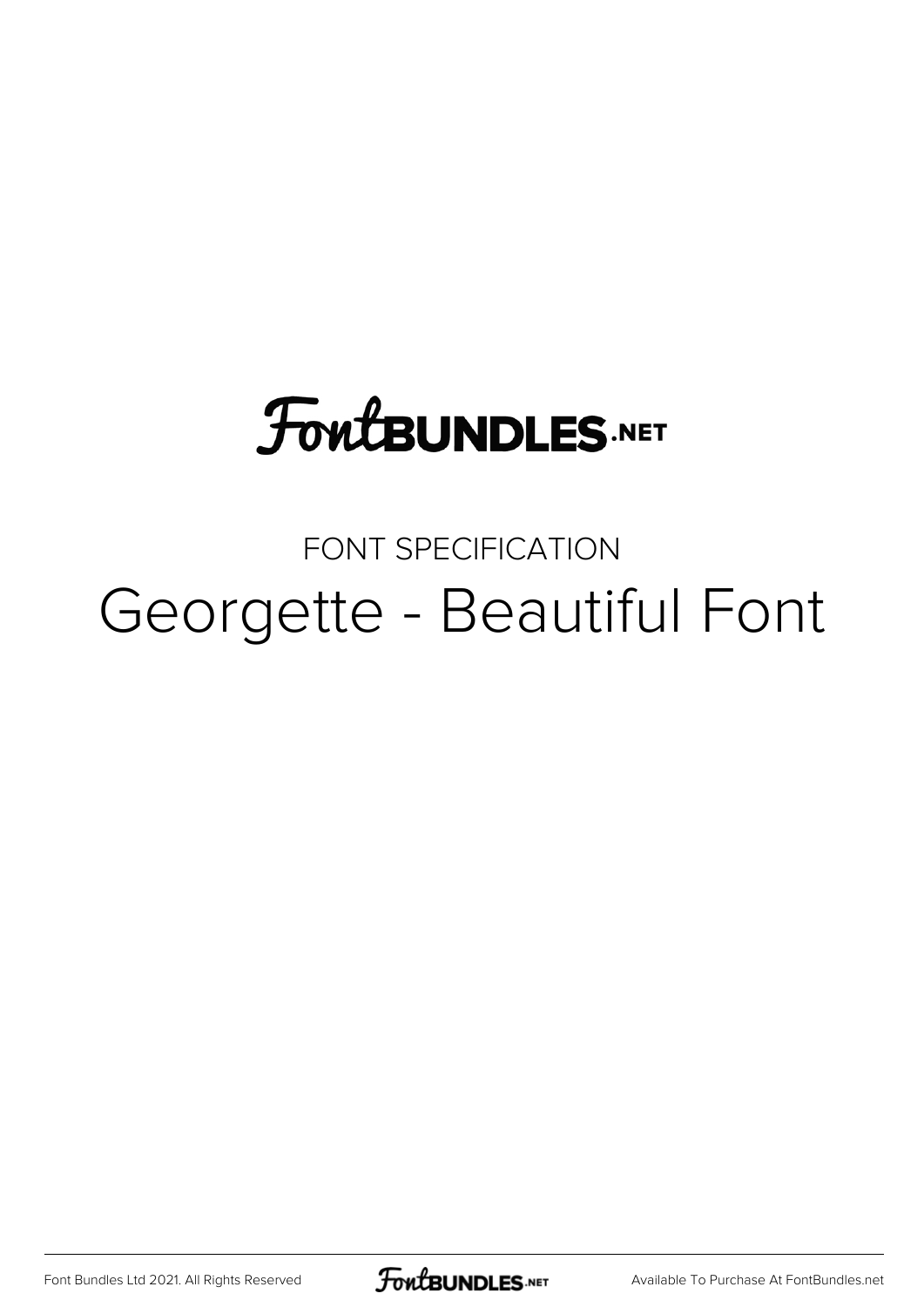### Georgette - Regular

**Uppercase Characters** 

## ABCDEFONIJKLIMMQPQRSTU  $U$  W & 3

Lowercase Characters

$$
a\,b\,c\,d\,e\,\ell\,g\,h\,ij\,k\,\ell\,dn\,n\,e\,p\,q\,r\,\tilde{\varsigma}\,t\,w\,v\,w\,v\,y\,y
$$

**Numbers** 

#### 0123456789

Punctuation and Symbols



All Other Glyphs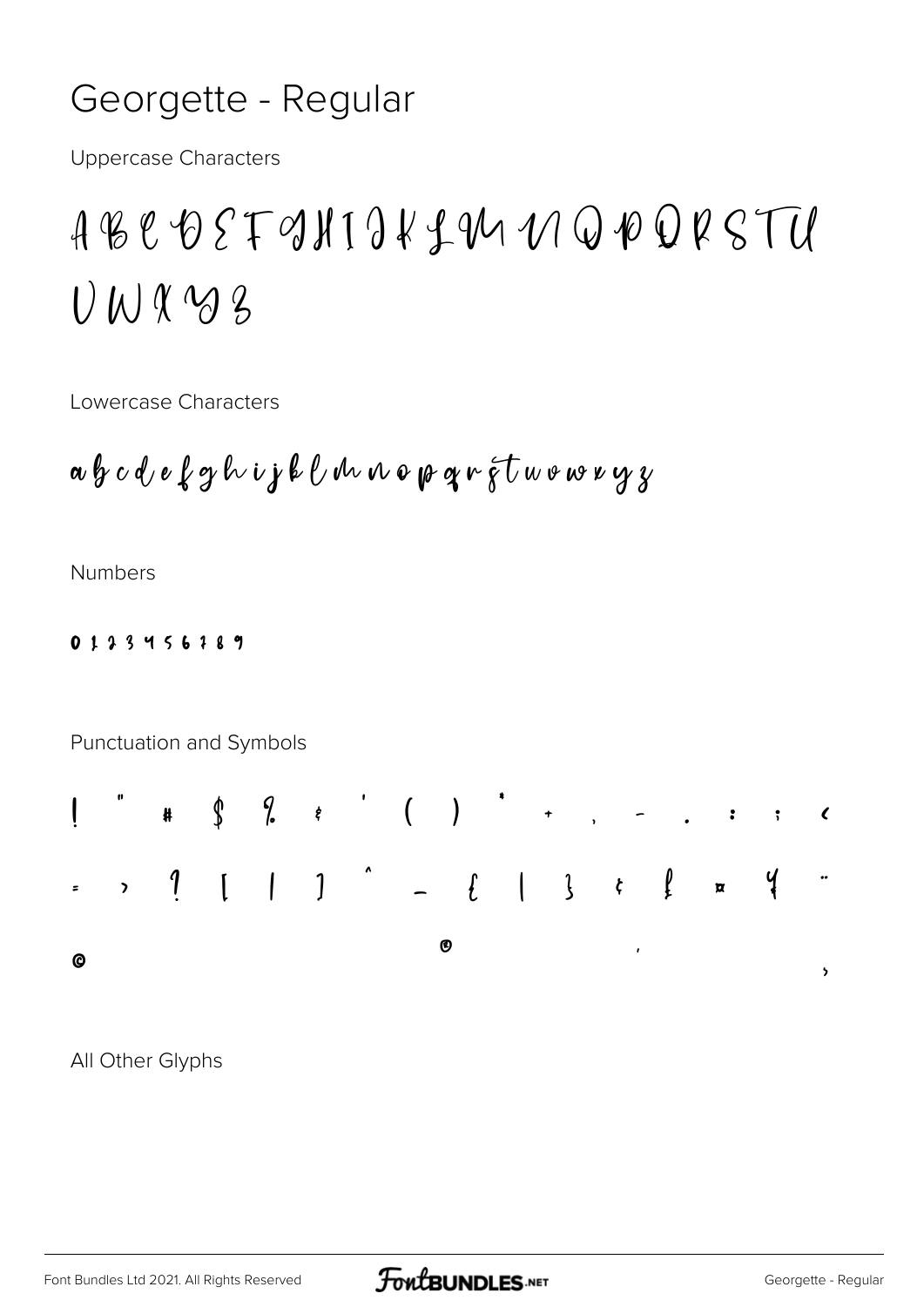